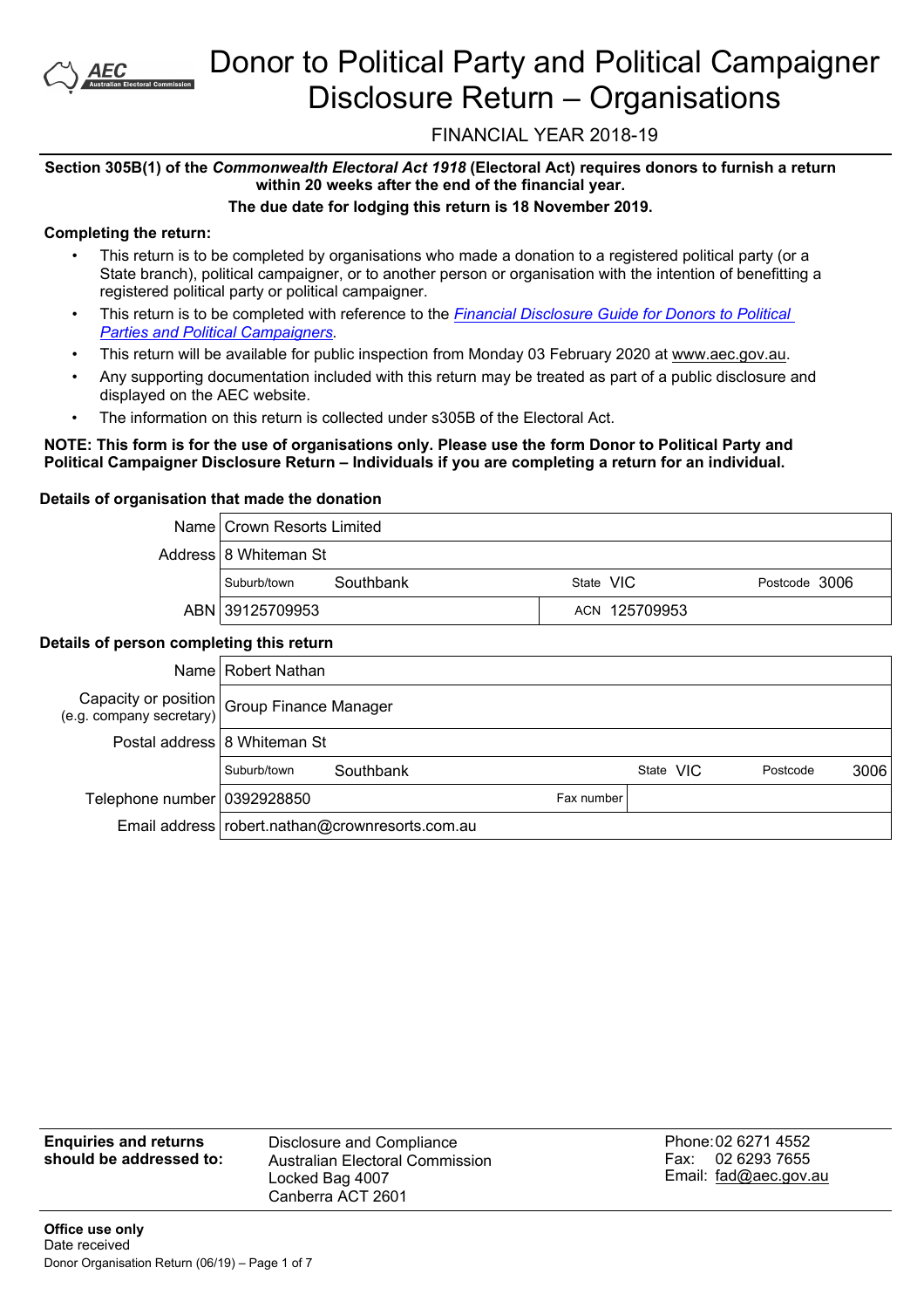*I certify that the information contained in this return and its attachments is true and complete to the best of my knowledge information and belief.*

*I understand that submitting a false or misleading return is an offence under Division 137.1 of the Criminal Code Act 1995.*

*OR I certify that the information contained in this return and its attachments is true and complete to the best of my knowledge, information and belief, except for the particulars detailed in the 'Notice of Incomplete Return' form (attached). I understand that submitting a false or misleading return or omitting any matter which makes the information misleading is an offence under Division 137.1 of the Criminal Code Act 1995.*

| <b>Signature</b> | Robert Nathan | Date | 08/11/2019 |
|------------------|---------------|------|------------|
|                  |               |      |            |

 $\Delta$ 

 $\Box$ 

٦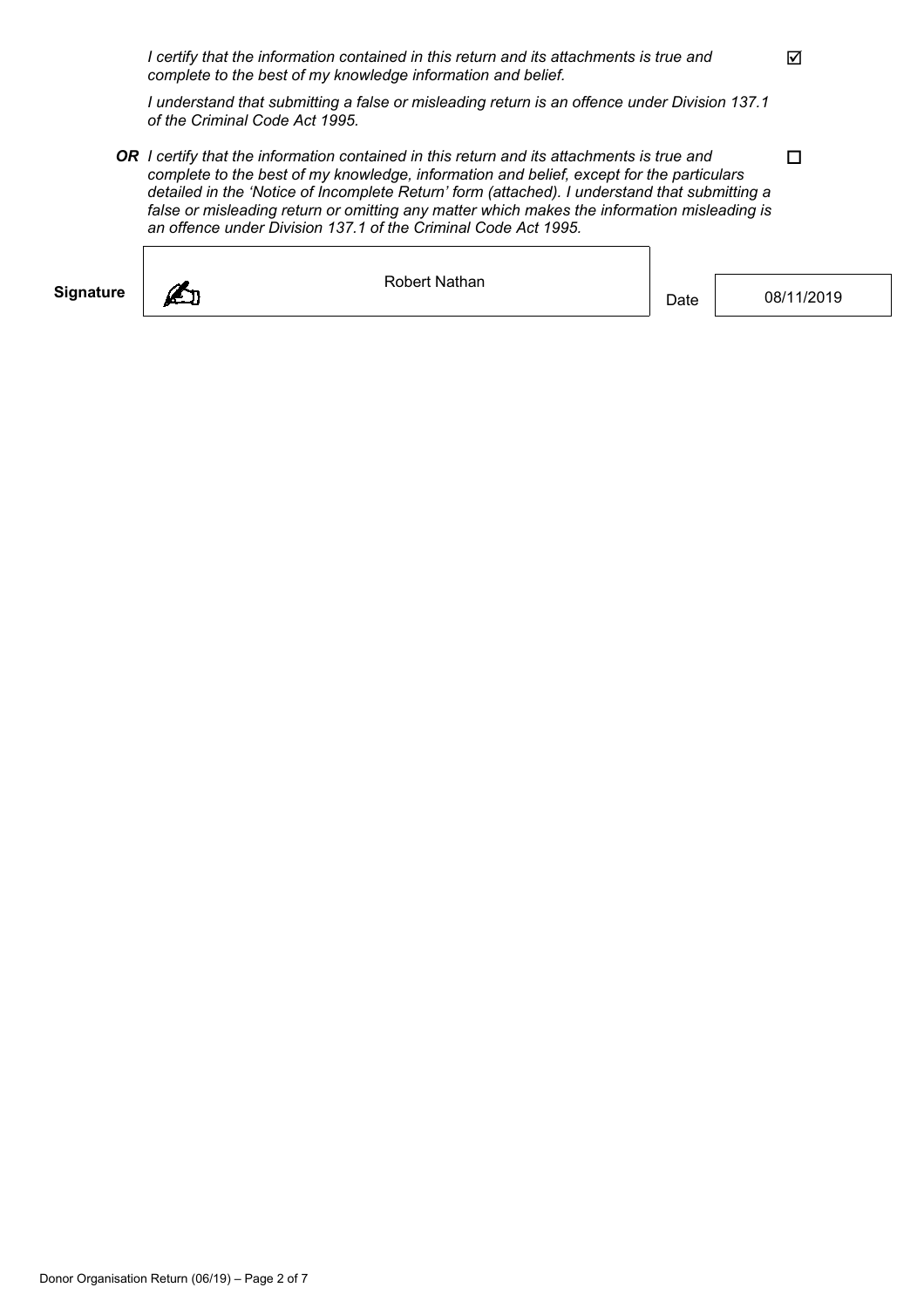# **Part 1a: Other business names**

Do you operate or  $\Box$ conduct business under any other names?

Yes  $\boxtimes$  List other trading names

| Crown Perth                           |
|---------------------------------------|
| Crown Melbourne                       |
| <b>Burswood Entertainment Complex</b> |

#### **Part 1b: Related bodies corporate**

Subsection 287(6) of the *Commonwealth Electoral Act 1918* deems bodies corporate related under the provisions of the *Corporations Act 2001* to be a single entity for disclosure purposes. The parent company of the group, therefore, should lodge under its name a return consolidated across the entire group.

Does this return cover  $\Box$ any other related

**bodies corporate?** Yes  $\boxtimes$  List any related bodies corporate **you are lodging on behalf of** 

| Name           | Crown Melbourne Ltd   |            |               |
|----------------|-----------------------|------------|---------------|
| Postal address | Level 3, Crown Towers |            |               |
|                | 8 Whiteman Street     |            |               |
| Suburb/town    | <b>SOUTHBANK</b>      | State VIC  | Postcode 3006 |
| <b>ABN</b>     | 46 006 973 262        | <b>ACN</b> | 006 973 262   |
| Name           | Burswood Ltd          |            |               |
| Postal address | Level 3, Crown Towers |            |               |
|                | 8 Whiteman Street     |            |               |
| Suburb/town    | Southbank             | State VIC  | Postcode 3006 |
|                |                       |            |               |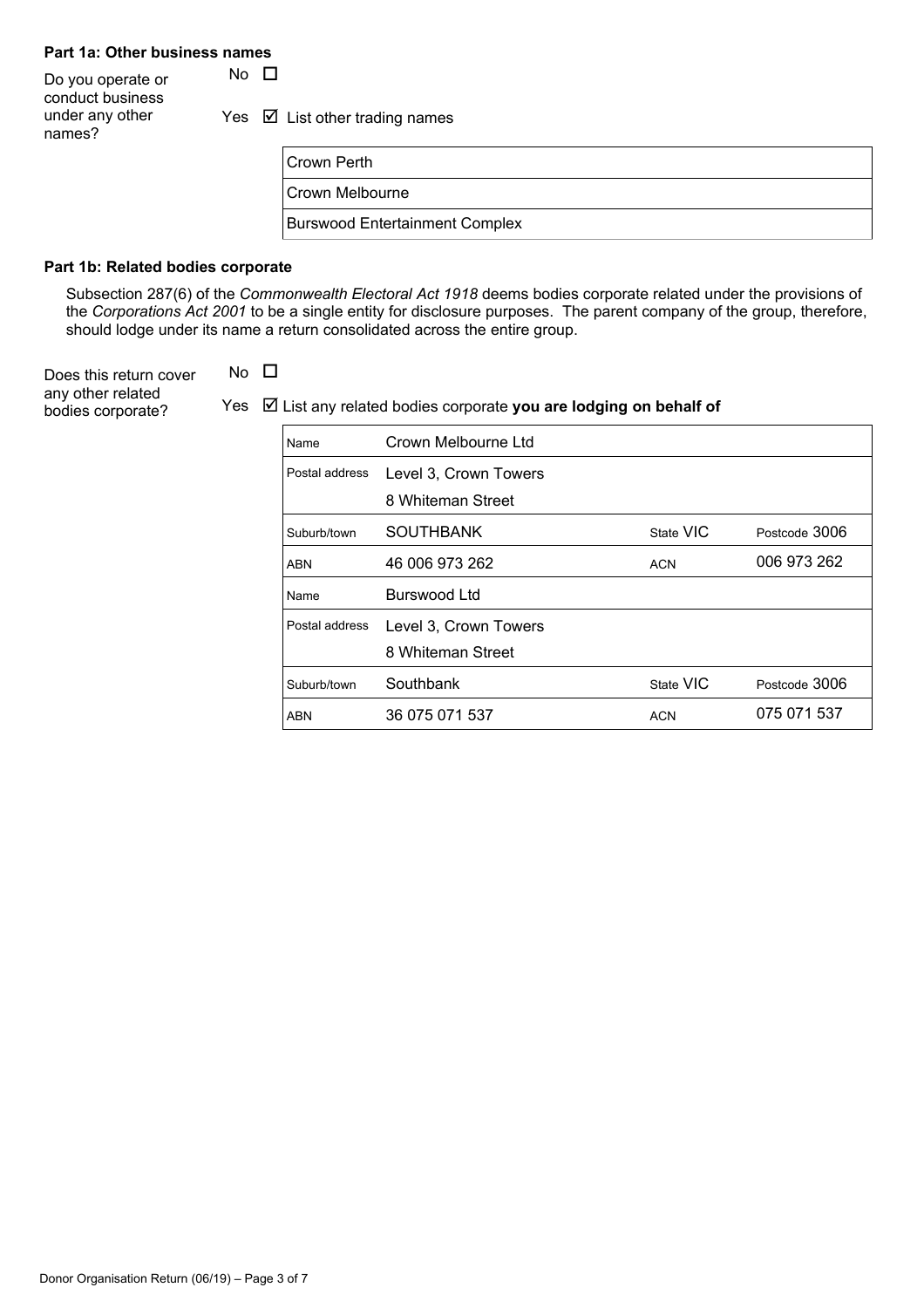#### **Part 2: Donations made to a political parties**

Details of **donations** made to a political party **totalling** more than \$13,800, between 1 July 2018 and 30 Jun 2019. If the total of donations made to one political party exceeds the disclosure threshold, all donations made to that political party, regardless of their value, must be disclosed.

For each donation made, the following details must be disclosed:

- Party name and the address of the political party to which the donation was made
- date each donation was made
- value of each donation made.

|                | Party details                                                 | Date of<br>donation | Value of<br>donation*<br>(GST inclusive) |
|----------------|---------------------------------------------------------------|---------------------|------------------------------------------|
| Name           | Liberal Party of Australia, NSW Division *1                   | 05 Oct 2018         | \$15,000                                 |
| Postal address | Locked Bag 2                                                  |                     |                                          |
| Suburb/town    | State<br>Postcode<br><b>KINGS CROSS</b><br><b>NSW</b><br>1340 |                     |                                          |
| Name           | Australian Labor Party (ALP)                                  | 07 Aug 2018         | \$22,000                                 |
| Postal address | PO Box 6222                                                   |                     |                                          |
| Suburb/town    | State<br>Postcode<br><b>KINGSTON</b><br><b>ACT</b><br>2604    |                     |                                          |
| Name           | Australian Labor Party (N.S.W. Branch) *2                     | 10 Sep 2018         | \$2,500                                  |
| Postal address | PO Box K408                                                   |                     |                                          |
| Suburb/town    | State<br>Postcode<br><b>HAYMARKET</b><br><b>NSW</b><br>1240   |                     |                                          |
| Name           | Australian Labor Party (N.S.W. Branch) *3                     | 29 Oct 2018         | \$2,500                                  |
| Postal address | PO Box K408                                                   |                     |                                          |
| Suburb/town    | State<br>Postcode<br><b>HAYMARKET</b><br><b>NSW</b><br>1240   |                     |                                          |
| Name           | Liberal Party of Australia (Victorian Division)               | 04 Jul 2018         | \$30,000                                 |
| Postal address | Level 2, 60 Collins Street                                    |                     |                                          |
| Suburb/town    | State<br><b>VIC</b><br>Postcode<br><b>MELBOURNE</b><br>3000   |                     |                                          |
| Name           | National Party of Australia - Victoria                        | 19 Sep 2018         | \$2,000                                  |
| Postal address | Suite 908, Level 9<br>343 Little Collins Street               |                     |                                          |
| Suburb/town    | State<br><b>VIC</b><br>Postcode<br><b>MELBOURNE</b><br>3000   |                     |                                          |
| Name           | Australian Labor Party (Victorian Branch)                     | 02 Oct 2018         | \$16,000                                 |
| Postal address | Locked Bag 3240                                               |                     |                                          |
| Suburb/town    | State<br>Postcode<br><b>MELBOURNE</b><br><b>VIC</b><br>3001   |                     |                                          |
| Name           | Australian Labor Party (Victorian Branch) *4                  | 01 Sep 2018         | \$1,200                                  |
| Postal address | Locked Bag 3240                                               |                     |                                          |
| Suburb/town    | State<br>Postcode<br><b>VIC</b><br><b>MELBOURNE</b><br>3001   |                     |                                          |
| Name           | Liberal Party (W.A. Division) Inc                             | 11 Aug 2018         | \$548                                    |
| Postal address | PO Box 49                                                     |                     |                                          |
| Suburb/town    | State<br>Postcode<br><b>WEST PERTH</b><br><b>WA</b><br>6872   |                     |                                          |
| Name           | Liberal Party (W.A. Division) Inc                             | 06 Nov 2018         | \$22,000                                 |
| Postal address | PO Box 49                                                     |                     |                                          |
| Suburb/town    | State<br>Postcode<br><b>WEST PERTH</b><br><b>WA</b><br>6872   |                     |                                          |
| Name           | Liberal Party (W.A. Division) Inc                             | 23 Nov 2018         | \$25,000                                 |
| Postal address | PO Box 49                                                     |                     |                                          |
| Suburb/town    | State<br>Postcode<br><b>WEST PERTH</b><br><b>WA</b><br>6872   |                     |                                          |
| Name           | Australian Labor Party (Western Australian Branch)            | 06 Nov 2018         | \$25,000                                 |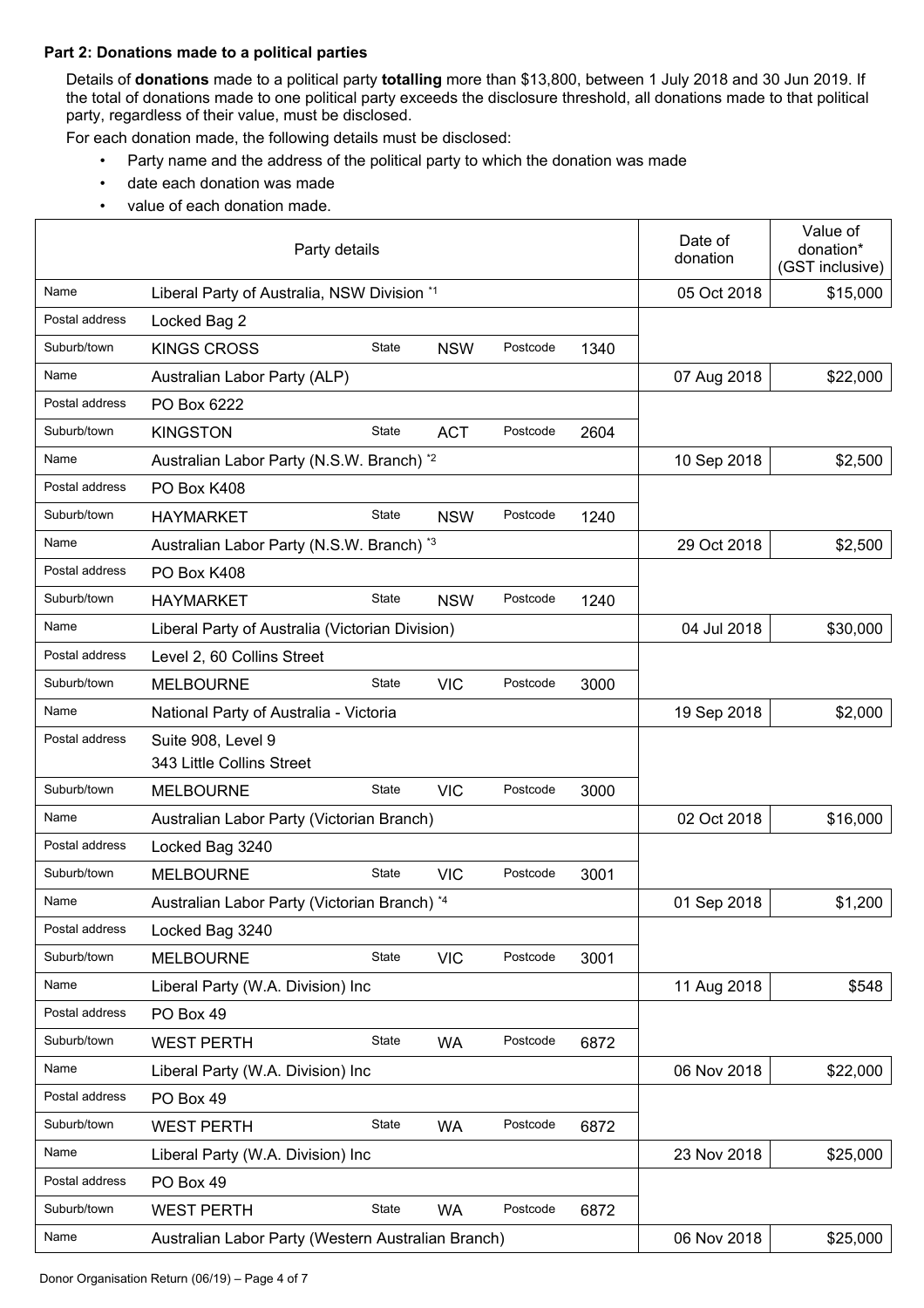|                | Party details                                      |       |           |          |      | Date of<br>donation | Value of<br>donation*<br>(GST inclusive) |
|----------------|----------------------------------------------------|-------|-----------|----------|------|---------------------|------------------------------------------|
| Postal address | PO Box 8117                                        |       |           |          |      |                     |                                          |
| Suburb/town    | <b>PERTH BUSINESS</b><br><b>CENTRE</b>             | State | <b>WA</b> | Postcode | 6849 |                     |                                          |
| Name           | Australian Labor Party (Western Australian Branch) |       |           |          |      | 23 Nov 2018         | \$1,236                                  |
| Postal address | PO Box 8117                                        |       |           |          |      |                     |                                          |
| Suburb/town    | PERTH BUSINESS<br><b>CENTRE</b>                    | State | <b>WA</b> | Postcode | 6849 |                     |                                          |
| Name           | Australian Labor Party (Western Australian Branch) |       |           |          |      | 09 May 2019         | \$550                                    |
| Postal address | PO Box 8117                                        |       |           |          |      |                     |                                          |
| Suburb/town    | <b>PERTH BUSINESS</b><br><b>CENTRE</b>             | State | <b>WA</b> | Postcode | 6849 |                     |                                          |
| Name           | Australian Labor Party (Western Australian Branch) |       |           |          |      | 04 Jun 2019         | \$330                                    |
| Postal address | PO Box 8117                                        |       |           |          |      |                     |                                          |
| Suburb/town    | <b>PERTH BUSINESS</b><br><b>CENTRE</b>             | State | <b>WA</b> | Postcode | 6849 |                     |                                          |
| Name           | Australian Labor Party (Western Australian Branch) |       |           |          |      | 13 Jun 2019         | \$2,296                                  |
| Postal address | PO Box 8117                                        |       |           |          |      |                     |                                          |
| Suburb/town    | PERTH BUSINESS<br><b>CENTRE</b>                    | State | <b>WA</b> | Postcode | 6849 |                     |                                          |
| Name           | National Party of Australia (WA) Inc               |       |           |          |      | 06 Nov 2018         | \$3,000                                  |
| Postal address | PO Box 1418                                        |       |           |          |      |                     |                                          |
| Suburb/town    | <b>WEST PERTH</b>                                  | State | <b>WA</b> | Postcode | 6872 |                     |                                          |
| Name           | National Party of Australia (WA) Inc               |       |           |          |      | 07 Nov 2018         | \$2,613                                  |
| Postal address | PO Box 1418                                        |       |           |          |      |                     |                                          |
| Suburb/town    | <b>WEST PERTH</b>                                  | State | WA        | Postcode | 6872 |                     |                                          |
| Name           | National Party of Australia (WA) Inc               |       |           |          |      | 13 Mar 2019         | \$2,582                                  |
| Postal address | PO Box 1418                                        |       |           |          |      |                     |                                          |
| Suburb/town    | <b>WEST PERTH</b>                                  | State | <b>WA</b> | Postcode | 6872 |                     |                                          |
| Name           | National Party of Australia (WA) Inc               |       |           |          |      | 26 Apr 2019         | \$3,287                                  |
| Postal address | PO Box 1418                                        |       |           |          |      |                     |                                          |
| Suburb/town    | <b>WEST PERTH</b>                                  | State | <b>WA</b> | Postcode | 6872 |                     |                                          |

**Total** \$179,642

\* In this form donation is a **gift** within the meaning of section 287(1) of the *Commonwealth Electoral Act 1918*.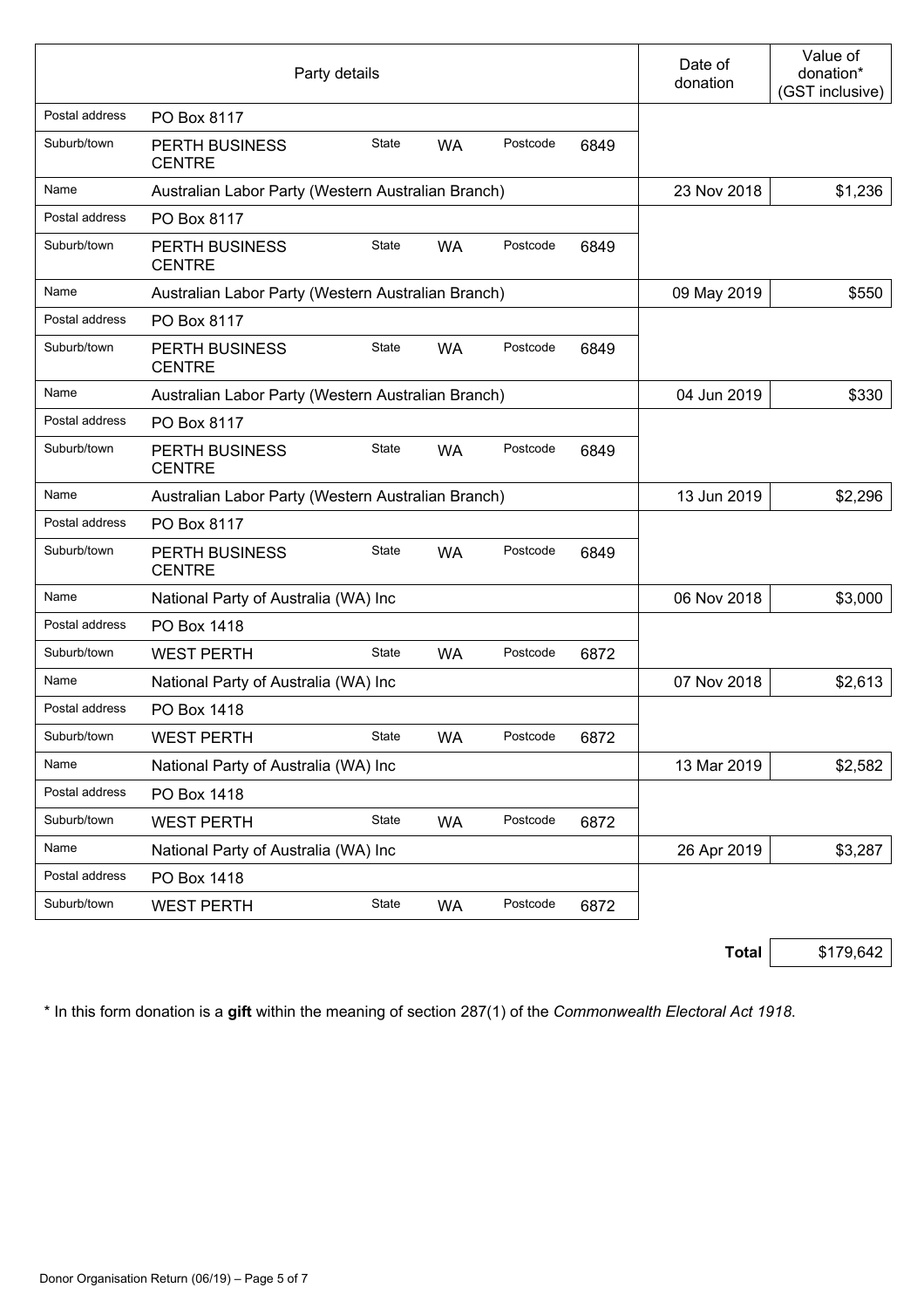#### **Part 3: Donations made to Political Campaigners**

Details of **donations** made to a political campaigner **totalling** more than \$13,800, between 1 July 2018 and 30 Jun 2019. If the total of donations made to one political campaigner exceeds the disclosure threshold, all donations made to that political campaigner, regardless of their value, must be disclosed.

For each donation made, the following details must be disclosed:

- Party name and the address of the political party to which the donation was made
- date each donation was made
- value of each donation made.

|                | Date of<br>donation | Value of<br>donation* (GST<br>inclusive) |  |  |
|----------------|---------------------|------------------------------------------|--|--|
| Name           |                     |                                          |  |  |
| Postal address |                     |                                          |  |  |
| Suburb/town    | State               | Postcode                                 |  |  |

| w |  |  |
|---|--|--|
|---|--|--|

\* In this form donation is a **gift** within the meaning of section 287(1) of the *Commonwealth Electoral Act 1918*.